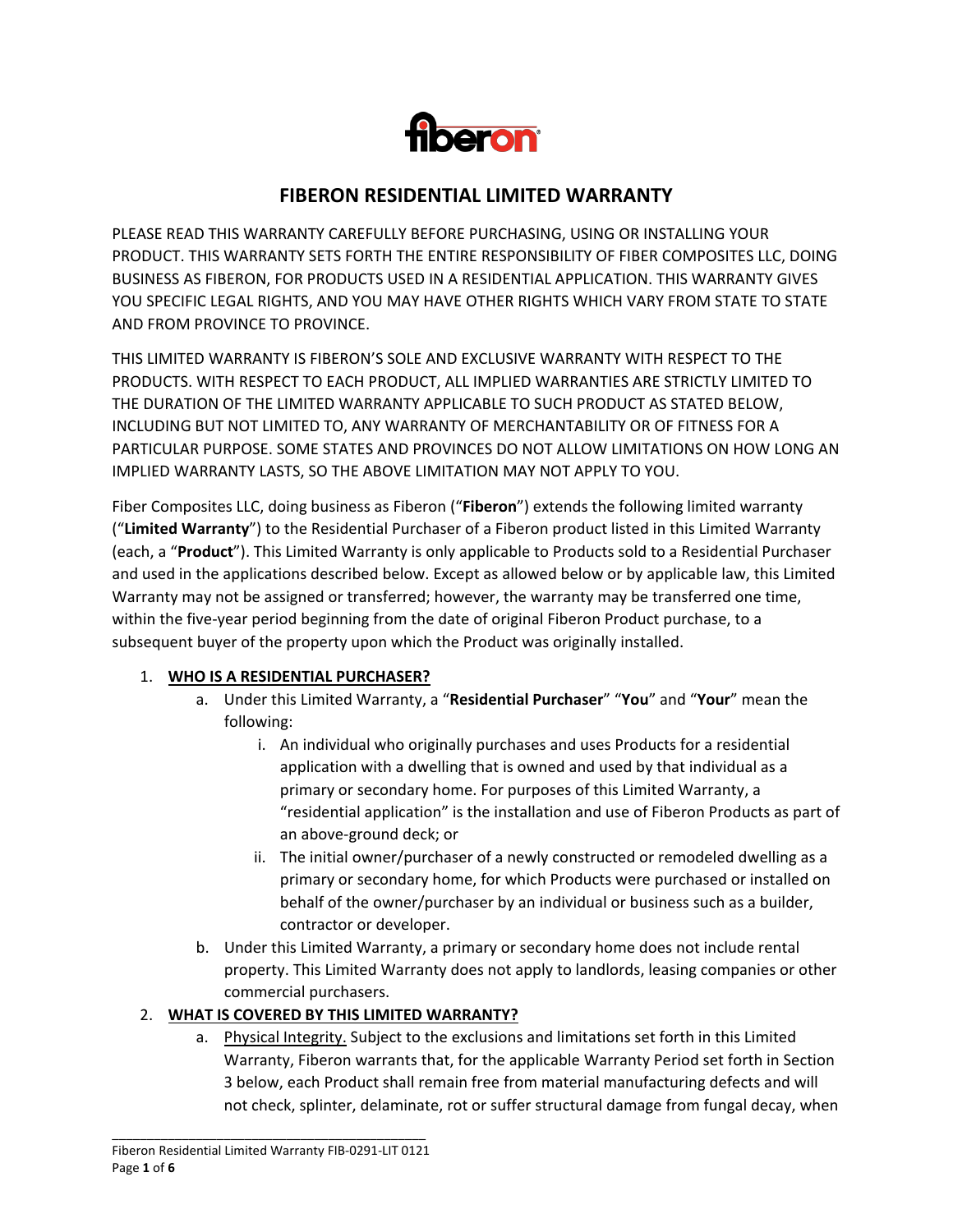properly installed, used and maintained for a residential application and in accordance with Fiberon's written instructions for the Products.

b. Stain and Fade Resistance. Subject to the exclusions and limitations set forth in this Limited Warranty, Fiberon warrants that, for the applicable Warranty Period set forth below in Section 3, the Products will be resistant to permanent staining resulting from spills of food and beverage items that would typically be present on a residential deck, and that the Products will be resistant to color change from light and weathering exposure as measured by color change in excess of 5 Delta E (Hunter) units. This warranty is applicable only to the extent the Products were installed, cared for and maintained in accordance with the Fiberon Care and Maintenance Instructions.

### 3. **WHAT IS THE WARRANTY PERIOD FOR THE PRODUCTS?**

a. The term of duration of the Limited Warranty for a Product (the "**Warranty Period**") is equal to the corresponding number of years set forth next to such Product in the chart below in this Section 3. The Warranty Period begins on the date of original purchase and continues until the earlier of (a) the expiration of the applicable Warranty Period, or (b) until You no longer own the property upon which the Product was installed for a residential application.

|                                       | <b>Residential Warranty Period</b>                                                                                  |                      |           |  |
|---------------------------------------|---------------------------------------------------------------------------------------------------------------------|----------------------|-----------|--|
|                                       | <b>Stain and Fade</b><br><b>Physical</b><br><b>Resistance</b><br>Integrity                                          |                      |           |  |
| <b>PVC Decking</b>                    | Fiberon Promenade Decking, Fiberon Paramount Mantel Collection<br>and Paramount Hearth Collection                   | Lifetime<br>50 Years |           |  |
| PE Decking                            | Fiberon Concordia Symmetry Collection and Concordia Horizon Collection                                              | Lifetime<br>50 Years |           |  |
| PE Decking                            | <b>Fiberon Sanctuary Collection</b>                                                                                 | 40 Years             | 40 Years  |  |
| PE Decking                            | Fiberon Good Life Escapes Collection                                                                                | 30 Years             | 30 Years  |  |
| <b>PE</b> Decking                     | Fiberon Good Life Weekender Collection, Fiberon ArmorGuard Decking,<br>Fiberon Veranda Decking                      | 25 Years             | 25 Years  |  |
| Railing                               | Fiberon CountrySide Railing, Fiberon CitySide Railing,<br>Fiberon Brio Railing, Fiberon ArmorGuard Railing          | 25 Years             | NA.       |  |
| <b>PE Decking Used</b><br>as Cladding | Fiberon Concordia Symmetry Collection and Concordia Horizon Collection                                              | 25 Years             | 20 Years  |  |
| Fasteners                             | Fiberon EDGE*, Fiberon EDGEX*, Fiberon EDGEXMETAL*,<br>ArmorGuard EDGE Hidden Deck Clips, and Fiberon STARTER Clips | Lifetime             | <b>NA</b> |  |
|                                       | <b>Fiberon Phantom Universal Fasteners</b>                                                                          | 20 Years             | <b>NA</b> |  |
| Lighting                              | Caps, Side Light, Post Light, Riser Light, Flush Deck Light, Splitter,<br>Harness, and Power Supply                 | 5 Years<br><b>NA</b> |           |  |
| Lighting                              | Smart Home Adapter and USB Hub                                                                                      | 1 Year               | <b>NA</b> |  |

\*Fiberon decking is warranted for use with Fiberon EDGE, EDGEX and EDGEXMETAL fasteners. Proof of purchase must reference Fiberon branded product.

#### 4. **WHAT ARE YOUR REMEDIES FOR A DEFECTIVE PRODUCT?**

Your sole and exclusive remedy, and Fiberon's sole liability, for any claim that a Product fails to perform as warranted above shall be, at Fiberon's sole discretion: (a) the replacement of the defective Product with new Product in an amount equal to the volume (linear feet) of defective material; (b) a prorated refund of the purchase price attributable to the defection portion of the Product, per the amounts listed on the Prorated Warranty Schedule in this Section 4; or (c) replacement of the defective Fiberon Fasteners. In no event shall Fiberon be responsible for costs or expenses related to installation of replacement Products. Replacement Products will be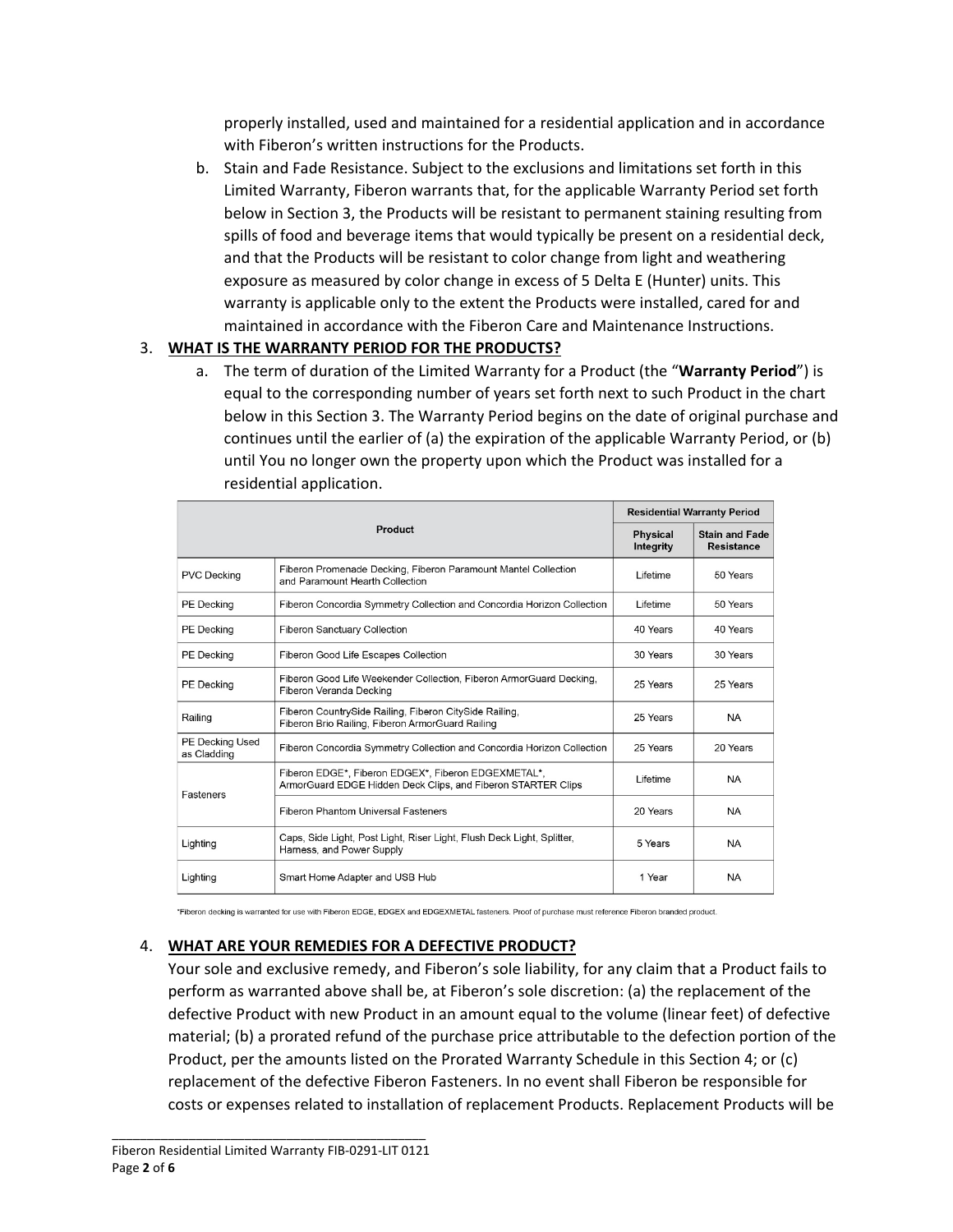as close in color, design and quality to the original Products as reasonably possible, in Fiberon's discretion and determination, but Fiberon does not guarantee an exact match as colors and designs may change. Additionally, You agree to use fasteners in a quantity and manner adequate for installation of all replacement Products, irrespective of original installation method used. THE REMEDIES STATED IN THIS PARAGRAPH ARE YOU SOLE AND EXCLUSIVE REMEDIES FOR ANY PRODUCT THAT FAILS TO CONFORM TO THIS LIMITED WARRANTY.

| <b>Prorated Warranty Schedule*</b> |                 |                         |                 |                  |                 |                  |                 |                  |                 |  |
|------------------------------------|-----------------|-------------------------|-----------------|------------------|-----------------|------------------|-----------------|------------------|-----------------|--|
| 20 Year                            |                 | 25 Year                 |                 | 30 Year          |                 | 40 Year          |                 | 50 Year/Lifetime |                 |  |
| Year of<br>Claim                   | <b>Recovery</b> | <b>Year of</b><br>Claim | <b>Recovery</b> | Year of<br>Claim | <b>Recovery</b> | Year of<br>Claim | <b>Recovery</b> | Year of<br>Claim | <b>Recovery</b> |  |
| $0 - 10$                           | 100%            | $0 - 10$                | 100%            | $0 - 10$         | 100%            | $0 - 10$         | 100%            | $0 - 10$         | 100%            |  |
| $11 - 12$                          | 80%             | $11 - 13$               | 80%             | $11 - 12$        | 90%             | $11 - 13$        | 90%             | $11 - 14$        | 90%             |  |
| $13 - 14$                          | 60%             | 14-16                   | 60%             | $13 - 14$        | 80%             | 14-16            | 80%             | $15 - 18$        | 80%             |  |
| $15 - 16$                          | 40%             | $17 - 19$               | 40%             | 15-16            | 70%             | $17 - 19$        | 70%             | 19-22            | 70%             |  |
| $17 - 18$                          | 20%             | $20 - 22$               | 20%             | 17-18            | 60%             | $20 - 22$        | 60%             | $23 - 26$        | 60%             |  |
| 19-20                              | 10%             | 23-25                   | 10%             | 19-20            | 50%             | 23-25            | 50%             | 27-30            | 50%             |  |
|                                    |                 |                         |                 | $21 - 22$        | 40%             | 26-29            | 40%             | 31-34            | 40%             |  |
|                                    |                 |                         |                 | 23-24            | 30%             | 30-33            | 30%             | 35-38            | 30%             |  |
|                                    |                 |                         |                 | $25 - 26$        | 20%             | 34-37            | 20%             | 39-42            | 20%             |  |
|                                    |                 |                         |                 | 27-30            | 10%             | 38-40            | 10%             | 43-50            | 10%             |  |
|                                    |                 |                         |                 |                  |                 |                  |                 | $51+$            | 10%             |  |

### 5. **WHAT DOES THIS LIMITED WARRANTY NOT COVER?**

\*The 5 Year Lighting warranty is not prorated.

This Limited Warranty does not cover, and Fiberon shall not be liable for any defects, losses or damage due to:

- a. Normal wear and tear, abuse or neglect, including but not limited to, impact from objects;
- b. Improper installation, workmanship, maintenance, cleaning, repair, handling, or storage;
- c. Failure to follow Fiberon's written instructions, including but not limited to, improper structural support, fastening, ventilation or gapping;
- d. Use of Products other than for their intended purposes or in an application not recommended or permitted by Fiberon's written instructions;
- e. Failure to comply with all applicable laws and building codes;
- f. Movement, distortion, collapse or settling of the ground or the supporting structure upon which Products are installed;
- g. Acts of God, including but not limited to, flooding, hurricane, tornado, wind, earthquake, lightning, hail, and the like;
- h. Casualty, fire or exposure to heat sources such as cooking devices or retro-reflective surfaces;
- i. Climate change, environmental conditions, improper drainage, static electricity or any other cause beyond Fiberon's control;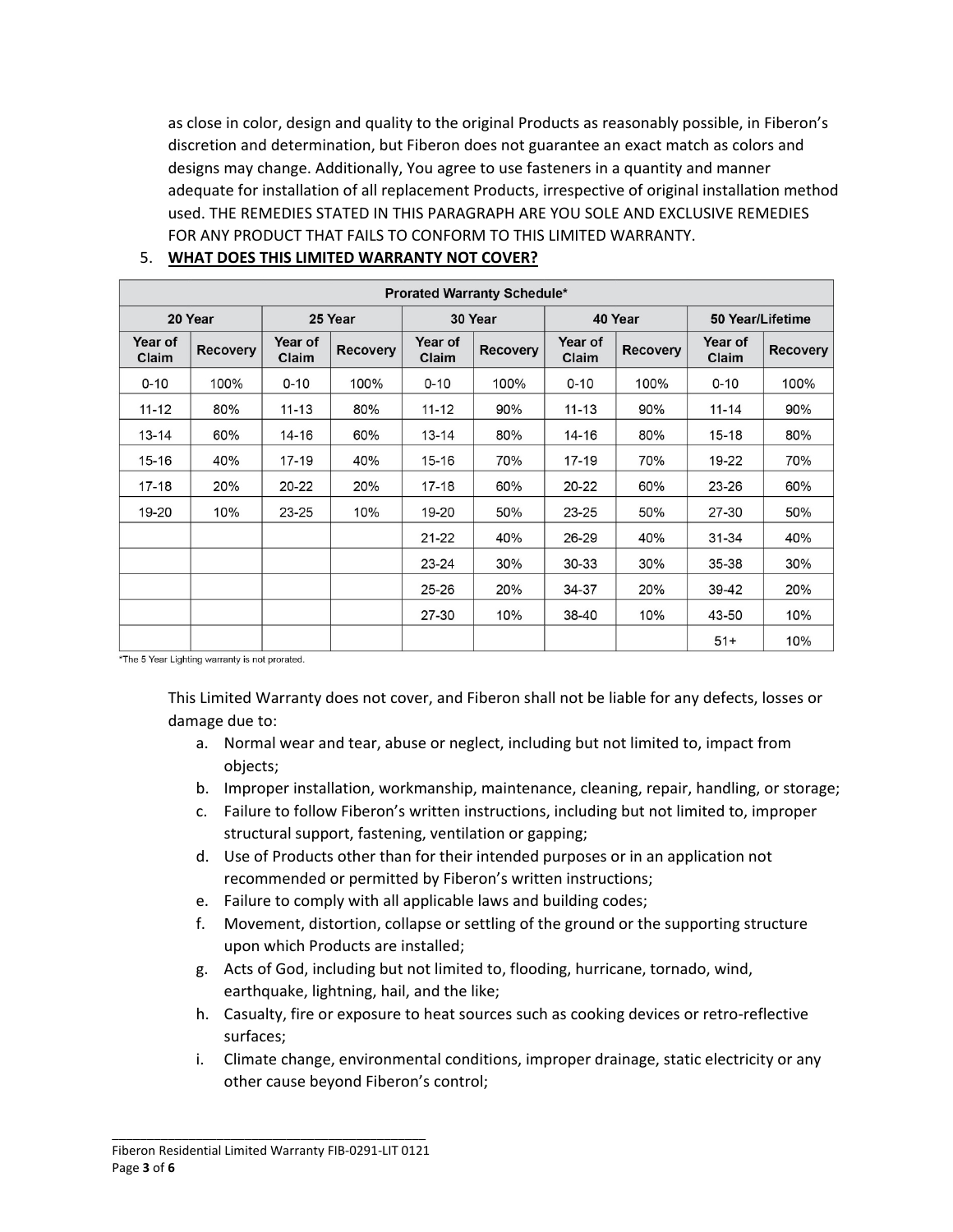- j. Discoloration, fading, spotting or staining from or caused, in whole or in part, by mold, mildew, other fungal growth, organic materials, metallic oxides or particles (including but not limited to rust or corrosion of any fasteners), dirt, other atmospheric or environmental pollutants, foreign substances such as grease or oil, or chemicals, including but not limited to, those found in cleaners;
- k. Use of abrasive compounds of acidic or basic pH, strong solvents, oil-based paints or stains, metallic rust, concrete or masonry products, air or water borne minerals and other abnormal residential deck use items;
- l. Direct or indirect contact with the Fiberon Products of extreme heat sources (over 250 degrees);
- m. Normal weathering, defined as natural efflorescence, exposure to sunlight, weather and atmospheric conditions which causes any colored surface to gradually fade, flake, chalk, or accumulate dirt or stains;
- n. Application of paints, stains, surface treatments or other chemical substances, including but not limited to, cleaners or pesticides;
- o. Except as provided herein, fading, flaking or other deterioration of any paints, stains or other coatings places on the Products;
- p. Except as done in strict accordance with Product instructions, any damage due to prolonged submersion in water, including exposure to a freeze/thaw cycle;
- q. Except as provided herein, variations in changes in color of Products; or
- r. Any fasteners not supplied or approved by Fiberon. No warranty is given with respect to any fasteners other than the Fiberon Fasteners. Other fasteners whether approved fasteners or otherwise, are subject to only the warranties provided by the manufacturer of the fastener and Your sole warranty and remedy is with that manufacturer.

## 6. **LIGHTING**

If within five (5) years from the date of purchase, this product fails due to a defect in material or workmanship, Fiberon will repair or replace it, at its sole option, free of charge. The warranty does not apply to: (a) damage caused by accident, abuse in handling, or dropping; (b) acts of God; (c) units which have been subject to unauthorized repair, opened, taken apart or otherwise modified; (d) units not used in accordance with directions; (e) damages exceeding the cost of the product; (f) sealed lamps and/or bulbs, LEDs and batteries; (g) the finish on any portion of the product, such as surface scratches and/or weathering, as this is considered normal wear and tear.

# 7. **HOW DO YOU OBTAIN WARRANTY SERVICE?**

- a. To make a claim under this Limited Warranty, You must send a copy of this warranty document, copy of original proof of purchase, and photos of the defective or nonconforming Product, to the address below. Such proof of purchase must be from an authorized Fiberon Product dealer and must show (1) the date of the purchase and (2) that sufficient Product has been purchased to cover the number of lineal feet claimed to be damaged. All warranty claims must be received by Fiberon within the Warranty Period and in no event later than thirty (30) days after any discovery of a possible nonconforming nature of or other failure of the Product.
- b. If mailing, Claims and Notices must be sent to: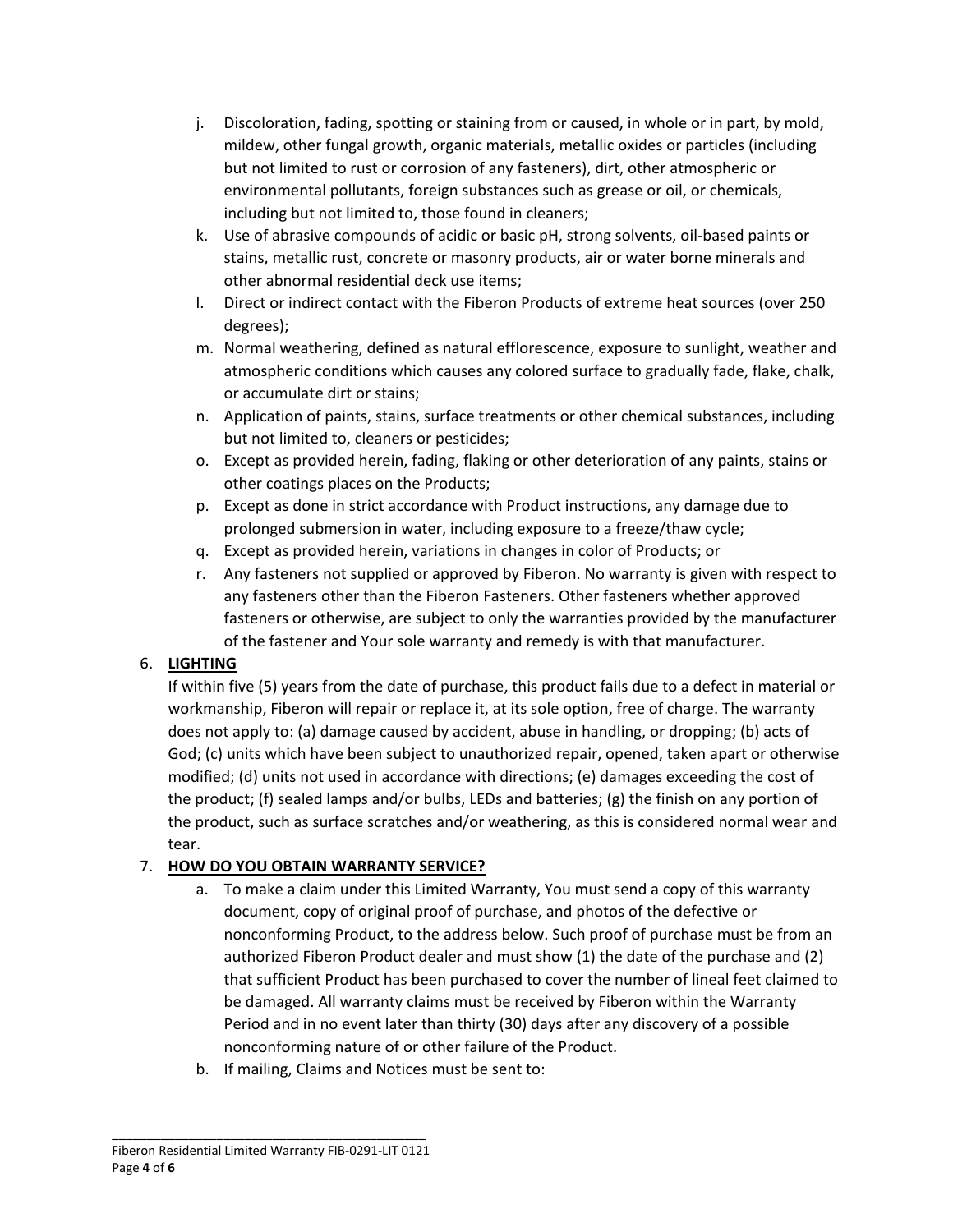Fiberon Consumer and Technical Support Department 181 Random Dr. New London, NC 28127 USA Phone 844-226-3958 | Fax 704-463-1750 | emai[l info@fiberondecking.com](mailto:info@fiberondecking.com)

If electronic, Claims and Notices must be sent to:

### <https://fiberon.insightpro.com/#/page/customer-warranty-request>

- c. Upon discovering a possible defect with a Product, You must make temporary repairs or cordon off the area at issue at your expense to protect all property and persons that could be affected. Upon Fiberon's reasonable request, You must permit Fiberon and/or its authorized agents to enter, at reasonable times, Your property to inspect the Product that You claim is defective. Fiberon must have made a determination on Your warranty claim before any permanent repairs or removal of materials may be undertaken, or this Limited Warranty may be void. No Products may be returned to Fiberon unless directed and authorized by Fiberon in writing to do so. Any removal or disposal of defective Products shall be at Your expense.
- d. Please register your warranty at [https://www.fiberondecking.com/resources/warranty](https://www.fiberondecking.com/resources/warranty-registration/warranty-registration-form)[registration/warranty-registration-form.](https://www.fiberondecking.com/resources/warranty-registration/warranty-registration-form) Fiberon strongly suggests You register Your warranty for quicker technical support and warranty service. Fiberon product registration is voluntary. Failure to register will not diminish Your Limited Warranty rights.

## 8. **LIMITATION OF LIABILITY AND EXCLUSION OF CERTAIN DAMAGES**

THE REMEDIES DESCRIBED ABOVE ARE YOUR SOLE AND EXCLUSIVE REMEDIES AND FIBERON'S ENTIRE LIABILITY FOR ANY BREACH OF THIS LIMITED WARRANTY. FIBERON'S LIABILITY SHALL UNDER NO CIRCUMSTANCES EXCEED THE ACTUAL AMOUNT PAID BY YOU FOR DEFECTIVE PRODUCTS, NOR SHALL FIBERON UNDER ANY CIRCUMSTANCES BE LIABLE FOR ANY CONSEQUENTIAL, INCIDENTAL, SPECIAL OR PUNITIVE DAMAGES OR LOSSING (INCLUDING LOST PROFITS), WHETHER DIRECT OR INDIRECT. SOME STATES AND PROVINCES DO NOT ALLOW THE EXCLUSION OR LIMITATION OF INCIDENTAL OR CONSEQUENTIAL DAMAGES IN CERTAIN CIRCUMSTANCES, SO THE ABOVE LIMITATION MAY NOT APPLY TO YOU.

## 9. **ADDITIONAL TERMS AND LIMITATION**

a. The suitability of the Products for Your property, and the installation and use of the Products, including but not limited to, whether they meet the requirements of any applicable laws, building or safety code or similar regulation, is Your responsibility and/or Your design professionals, and not that of Fiberon. Fiberon does not provide architectural or engineering services. Fiberon makes no express or implied warranty or representation as to the suitability of the Products for, or actual performance, capabilities or operation of the Products at, Your property or with respect to the conditions of Your use.